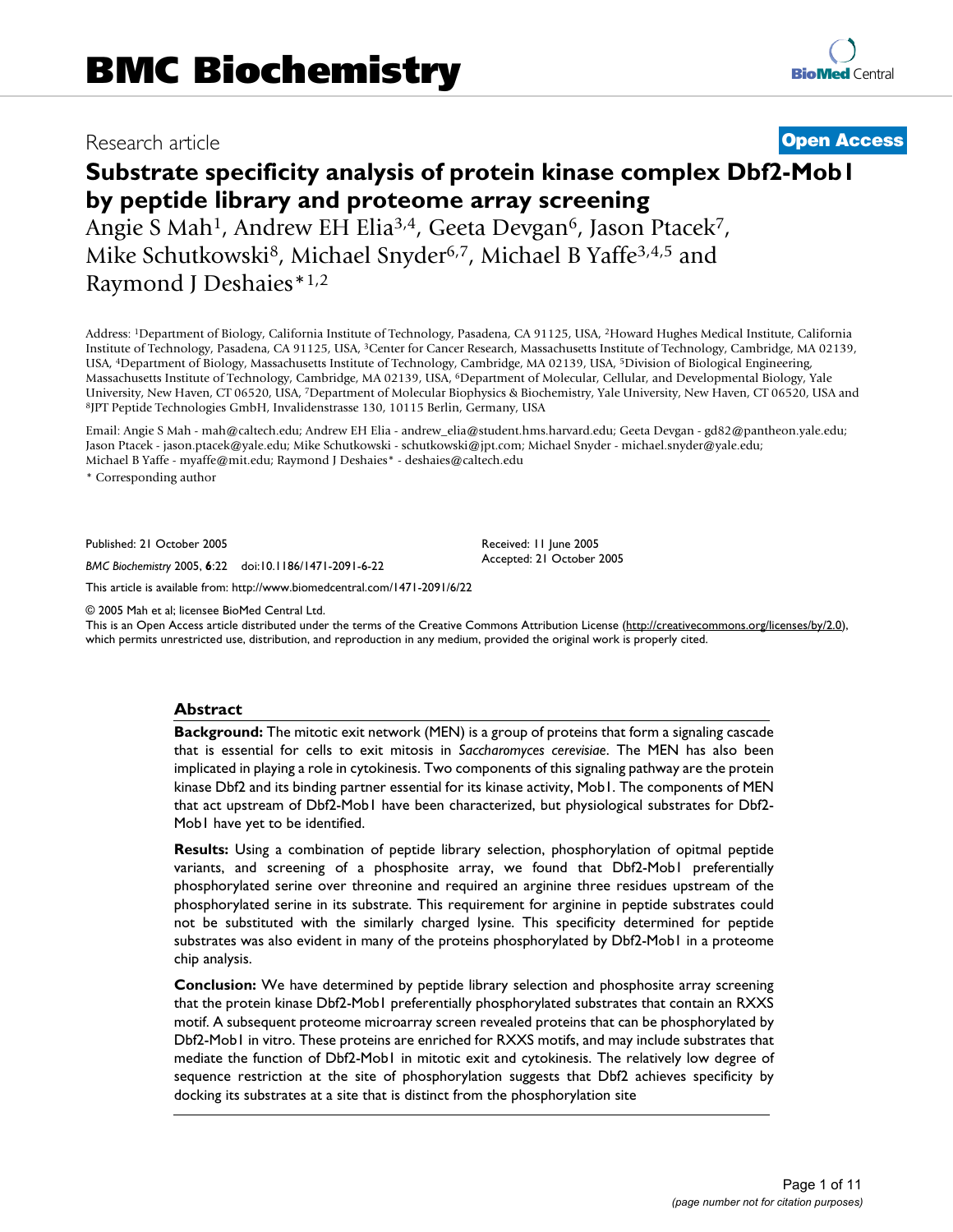# **Background**

In the budding yeast *Saccharomyces cerevisiae* the protein phosphatase Cdc14 must be activated to turn off mitotic Cdk activity for cells to exit mitosis. There are two groups of proteins that regulate Cdc14 activity, the Cdc14 early anaphase release (FEAR) network and the mitotic exit network (MEN) (reviewed in [1]).

There is one cyclin-dependent kinase (Cdk), Cdc28, that controls cell cycle progression in *S. cerevisiae* By associating with mitotic cyclins, Cdc28 promotes entry into mitosis. Cdc14 plays a critical role in inactivating mitotic Cdk activity, thereby promoting exit from mitosis. Cdc14 dephosphorylates Hct1/Cdh1 which can then target Clb2, the main mitosis-specific cyclin, for degradation [2-5]. Cdc14 also promotes the accumulation of Sic1, a Cdk inhibitor, by acting on Sic1 as well as transcriptional activator Swi5, which promotes transcription of *SIC1* [3,6]. Together, the degradation of mitotic cyclins and the production of active Sic1 conspire to down-regulate Cdc28 activity and return the cell cycle to an interphase state.

Cdc14 is held in an inactive state in the nucleolus by its inhibitor, Net1 [7,8]. Cdc14 is tethered to Net1 throughout the cell cycle until the onset of anaphase, at which time it is released. The FEAR network and MEN both regulate Cdc14 release and therefore its activity (reviewed in [1,9]). The FEAR network initiates early anaphase release of Cdc14 from the nucleolus by promoting Net1 phosphorylation by mitotic Cdks, weakening the interaction between Cdc14 and Net1 [10]. The FEAR network consists of Esp1 (also known as separase), polo-like kinase Cdc5, the kinetochore protein Slk19, the nuclear protein Spo12, and its homologue Bns1. The action of these proteins is opposed by Pds1 (also known as securin) and the nucleolar replication fork block protein Fob1 [11-13]. However, it is still unclear how the factors that promote and restrain FEAR interact. Although the release of Cdc14 in early anaphase by the FEAR network is transient and insufficient for mitotic exit, exit is delayed when the FEAR network is compromised by mutation. One possible explanation is that the FEAR network weakens the Cdc14-Net1 interaction, enabling the MEN to more rapidly cause a sustained release of Cdc14. The FEAR network also has other mitotic functions that may play an important role in coordinating events during exit from mitosis (reviewed in [1,9]).

In contrast to the FEAR network, the MEN is essential for mitotic exit (reviewed in [1,9,14]). This pathway consists of the GTPase Tem1, the putative guanine-nucleotide exchange factor (GEF) Lte1, the two-component GTPase activating protein (GAP) Bub2-Bfa1, the protein kinases Cdc5, Cdc15, Dbf2, the Dbf2 binding protein Mob1, and the scaffolding protein, Nud1. Genetic and biochemical data have provided significant insight into how this sign-

**Table 1: Relative phosphate incorporation into peptide libraries by Dbf2-Mob1 kinase complex**

| <b>Peptide Library</b> | <b>Relative Phosphate Incorporation</b> |  |
|------------------------|-----------------------------------------|--|
| <b>XXXXTXXXX</b>       |                                         |  |
| <b>XXXXSXXXX</b>       | າ                                       |  |
| <b>XXXXRXXSXXXX</b>    | 16                                      |  |
| <b>XXXXSPXXXX</b>      |                                         |  |

Recombinant baculovirus-derived FHHDbf2-H6Mob1TM9 activated by baculovirus-derived Cdc15His6 was used to screen different peptide libraries.

aling cascade is activated by the localization of its components. Bub2-Bfal binds and inhibits Tem1 at the spindle pole body (SPB) that enters the daughter cell during nuclear division. As the spindle elongates into the bud, Tem1 is presumably activated by Lte1, which is localized in the bud [15,16]. The activated GTP-bound form of Tem1 then somehow activates bound Cdc15, which then phosphorylates and activates the Dbf2-Mob1 kinase complex [17]. However, how activated Dbf2-Mob1 affects Cdc14 release from Net1 and mitotic exit is unknown.

In addition to their role in mitotic exit, Dbf2-Mob1 and the other MEN proteins function in cytokinesis. Dbf2 localizes to the SPB in anaphase as do Tem1, Cdc5, Cdc15, and Mob1 [15,16,18-21]. During late mitosis, Dbf2 and Mob1 migrate to the bud neck. Bud neck localization of Dbf2 and Mob1 are dependent on each other as well as the MEN proteins Cdc5, Cdc14, Cdc15, Nud1, and the septins Cdc12 and Cdc3 [19,22,23]. Several lines of evidence suggest that localization of MEN proteins to the bud neck is crucial for cytokinesis. Mutant *mob1ts* cells, as well as *tem1*∆ *net1-1* and *cdc15*∆ *net1-1* cells whose mitotic exit defects are bypassed by the *net1-1* allele fail to undergo cytokinesis [7,23,24]. Interestingly, localization of Dbf2-Mob1 to the bud neck depends upon Cdc14 [23,25]. MEN-dependent release and activation of Cdc14 may help to ensure that mitotic exit occurs prior to cytokinesis.

The function of Dbf2-Mob1 in cytokinesis is unclear. Also unknown is how Dbf2-Mob1 ultimately leads to release of Cdc14 from the nucleolus during mitotic exit. To give us insight into these two key cell cycle processes, we sought to identify potential substrates and phosphorylation sites of Dbf2-Mob1. Here, we report the substrate specificity of Dbf2-Mob1 and a number of putative substrates that contain a Dbf2 phosphorylation motif and are phosphorylated by Dbf2-Mob1 *in vitro*.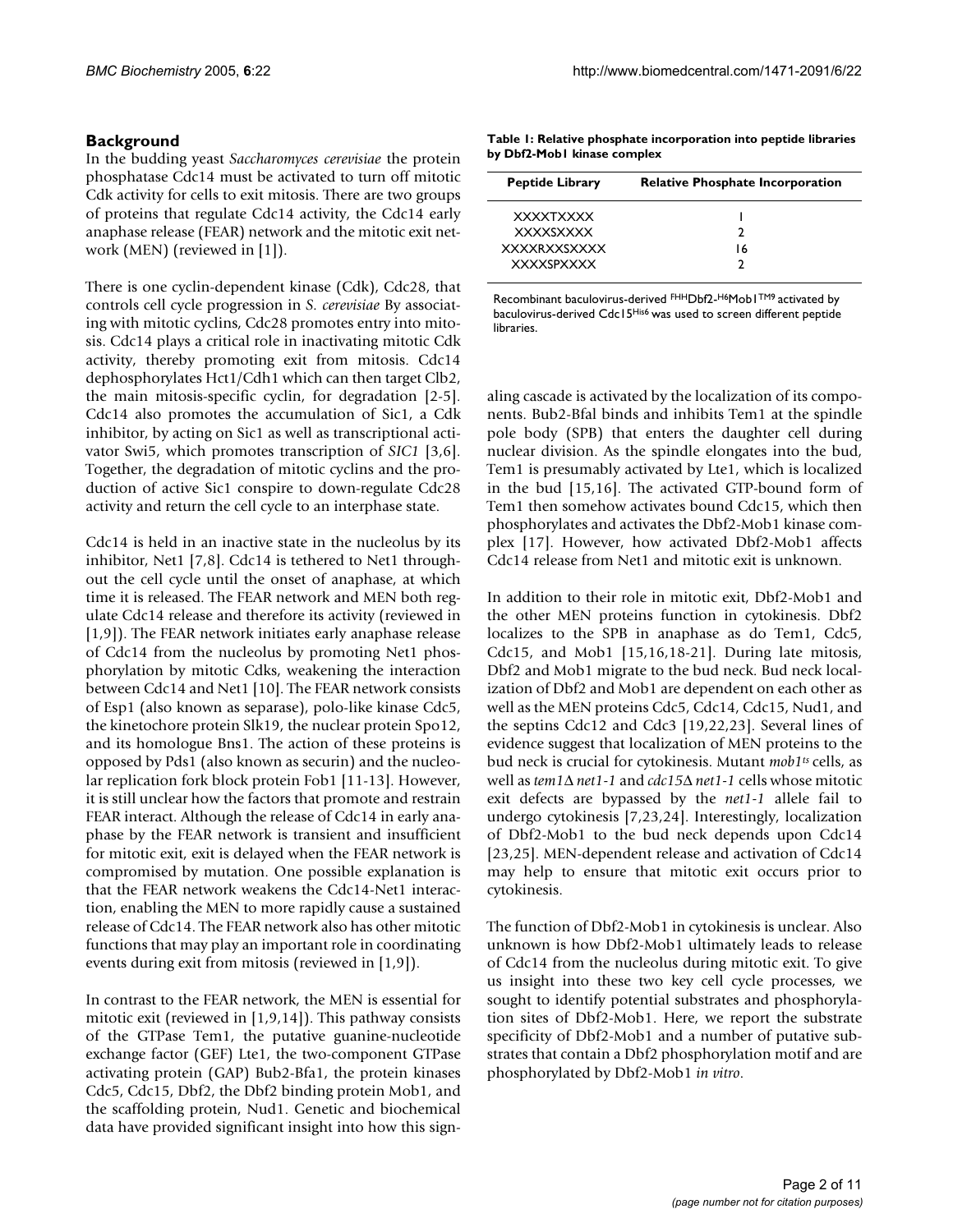| -7 | -6 | -5 | -4               | -3 | $-2$                                 | -1                                   | 0 | $+1$                                 | $+2$ | $+3$ | $+4$ |
|----|----|----|------------------|----|--------------------------------------|--------------------------------------|---|--------------------------------------|------|------|------|
| X  | X  | X  | M(1.4)<br>F(1.1) | R  | I(2.8)<br>V(1.7)<br>H(1.7)<br>M(1.2) | F(2.8)<br>V(1.6)<br>I(1.3)<br>M(I.1) | s | M(1.4)<br>I(I,I)<br>L(1.1)<br>V(I,I) | Х    | Х    | X    |

**Table 2: Amino acids selected in a peptide library screen for Dbf2-Mob1 substrates**

Activated FHHDbf2-H6Mob1TM9 was used to screen the peptide library with the sequence X-X-X-X-R-X-X-S-X-X-X-X. Relative selectivities for amino acids are indicated in parentheses. Bold letters indicate amino acids that are strongly selected; X indicates no selectivity. The one-letter amino acid code is used.

#### **Results**

#### *Determination of optimal peptide sequence motif phosphorylated by Dbf2-Mob1*

To identify potential physiological substrates of Dbf2- Mob1, we first proceeded to determine an optimal substrate sequence by using an oriented degenerate peptide library technique [26]. Dbf2, a Ser/Thr kinase, was initially tested to determine whether there was a preference for phosphorylation on Ser or Thr residues. Degenerate peptide libraries containing either a fixed Ser residue, XXXXSXXXX, or a fixed Thr residue, XXXXTXXXX, were incubated with  $[\gamma$ -32P]ATP and Dbf2-Mob1 that was expressed in insect cells, purified, and activated by recombinant Cdc15. All amino acids except Cys, Ser, Thr, and Tyr are represented by X, where the last 3 residues were omitted to limit phosphorylation to the fixed Ser or Thr. The level of phosphorylation was determined by the amount of radioactive phosphate incorporated in the peptides. This analysis suggested that Dbf2-Mob1 had a preference for Ser phosphorylation over Thr (Table 1).

To determine the optimal peptide substrate for Dbf2- Mob1, we screened secondary libraries that contain a fixed residue in addition to the serine phosphorylation site. The rationale for this is articulated in Songyang et. al. [27]. We chose to examine a library with an R fixed at -3 (X4RX2SX4), because Dbf2 resides on the 'AGC' branch of the protein kinase family tree [28]. Other kinases on this branch, including AKT [26] and PKA [27] preferentially phosphorylate substrates with an R at -3. As a control, we also examined a library with the sequence X4SPX4. The X4RX2SX4 library was found to incorporate 8 times more phosphate than the X4SPX4 library (Table 1). As a result, the X4RX2SX4 library was used to determine an optimal Dbf2-Mob1 substrate motif. Sequencing a pool of Dbf2 phosphorylated peptides enriched from the RS library revealed a strong preference for Ile and Phe at the -2 and - 1 positions, respectively (Table 2). There was a moderate selection for Met at both the -4 and +1 positions (Table 2). The predicted optimal consensus motif for Dbf2-Mob1 substrates was determined to be MRIFSM.

#### *Optimal sequence phosphorylation efficiency*

To evaluate the contribution of each residue in the predicted optimal consensus motif, we synthesized a peptide based on the consensus motif, as well as a set of variants in which each position was substituted by an alanine residue (Figure [1A](#page-3-0)). Peptides with Tyr at -1 (F-1Y) and Lys at -3 (R-3K) were also synthesized to determine whether the selection of Phe at position -1 could be replaced by another bulky residue like Tyr, or if the Arg at position -3 could be substituted with the similarly charged Lys. The NT-Control peptide contains a substitution in the Arg residue that lies outside of the predicted consensus motif to determine whether there is a selection at that position. Finally, we generated a negative control peptide that contains the consensus except that the Ser phosphorylation site was replaced with Ala.

The synthetic peptides were treated with Dbf2-Mob1 *in vitro* for 0, 4, 8 or 12 minutes and the amount of phosphorylation was determined (Figure [1B](#page-3-0)). As a negative control, the optimal consensus peptide was treated in parallel with the kinase-inactive Dbf2(N305A)-Mob1 that had undergone the same treatment with Cdc15 as the wild type Dbf2-Mob1 complex (Opt D2M). As expected, the negative control peptide, as well as the R-3A peptide both had negligible levels of phosphorylation (Figure [1B](#page-3-0); Inh, R-3A). The optimal peptide treated with kinase inactive Dbf2(N305A)-Mob1 was also negligibly phosphorylated (Figure [1B](#page-3-0); Inh). For the remaining peptides in which measurable levels of phosphorylation were detected, the  $V_{\text{max}}$  and  $k_{\text{cat}}$  for Dbf2-Mob1 were calculated (Figure [1C](#page-3-0)).

There did not appear to be selection for Ile at the -2 position nor selection for the Arg in the -7 position outside of the consensus motif, as both mutant peptides were phosphorylated to a similar degree as the optimal peptide (Fig-ure [1](#page-3-0)B; I-2A, NT, Opt), with similar  $V_{\text{max}}$  and  $k_{\text{cat}}$  values for Dbf2-Mob1 (Figure [1C](#page-3-0)). Mutations of the bulkier groups at positions -1, -4, and +1 to Ala actually increased the amount of phosphorylation of the peptides (Figure [1](#page-3-0)B; F-1A, M-4A, M+1A), increasing the  $V_{\text{max}}$  and  $k_{\text{cat}}$  values for Dbf2-Mob1 (Figure [1](#page-3-0)C). This was surprising because the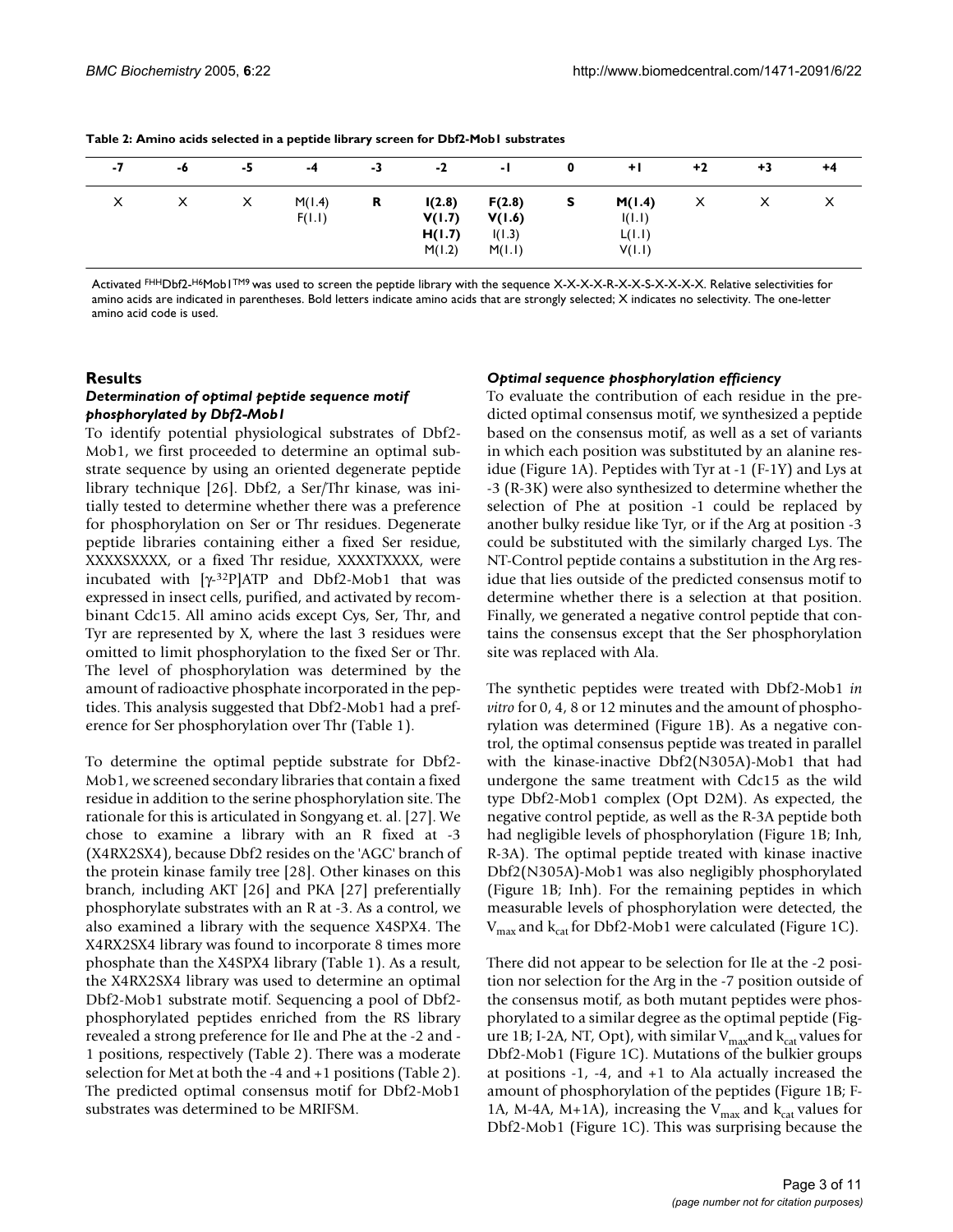<span id="page-3-0"></span>

| Optimal<br>$M-AA$ | <b>RFHMRIFSMAMAKKK</b><br><b>RFHARIFSMAMAKKK</b> |           | Vmax<br>(umol/min) | kcat<br>$(min - 1)$ |
|-------------------|--------------------------------------------------|-----------|--------------------|---------------------|
|                   |                                                  |           |                    |                     |
| $I-2A$            | <b>RFHMRAFSMAMAKKK</b>                           | Optimal   | 2.49X10-7          | 1.30                |
| $F-1A$            | <b>RFHMRIASMAMAKKK</b>                           | $M-4A$    | 3.93X10-7          | 2.05                |
| $F-1Y$            | <b>RFHMRIYSMAMAKKK</b>                           | $I-2A$    | $3.01X10^{-7}$     | 1.57                |
| $M+1A$            | <b>RFHMRIFSAAMAKKK</b>                           | $F-1A$    | 6.92X10-7          | 3.61                |
| NT-Control        | <b>AFHMRIFSMAMAKKK</b>                           | $F-1Y$    | 2.38X10-7          | 1.24                |
| Control           | <b>RFHMRIFAMAMAKKK</b>                           | $M+1A$    | 4.89X10-7          | 2.54                |
| $R-3A$            | <b>RFHMAIFSMAMAKKK</b>                           | <b>NT</b> | 1.90X10-7          | 1.00                |
| $R-3K$            | <b>RFHMKIFSMAMAKKK</b>                           |           |                    |                     |



#### Figure 1

**Dbf2-Mob1 peptide substrate requires arginine at position -3**. **(A)** Synthetic peptides based on the predicted optimal substrate of Dbf2-Mob1. The underlined residues represent the predicted preferred amino acids for Dbf2-Mob1 substrate specificity; the asterik denotes the single amino acid substitution. **(B)** The various peptides denoted in (A) at a concentration of 250  $\mu$ M were treated with ~13 ng of FHHDbf2 bound to H6Mob1TM9. Aliquots of the kinase reaction were quenched at the indicated timepoints to determine the amount of phosphorylation by liquid scintillation. The Optimal peptide was also treated with the kinase-inactive FHHDbf2(N305A)-H6Mob1TM9 complex, as denoted by D2M. Similar results were obtained in 4 independent experiments. **(C)** Using the conditions in (B),  $K_m$  and  $V_{max}$  was determined for each peptide with the exception of R-3K, R-3A, negative control, and the Optimal peptide treated with kinase-inactive FHHDbf2(N305A)-H6Mob1TM9, due to low phosphorylation.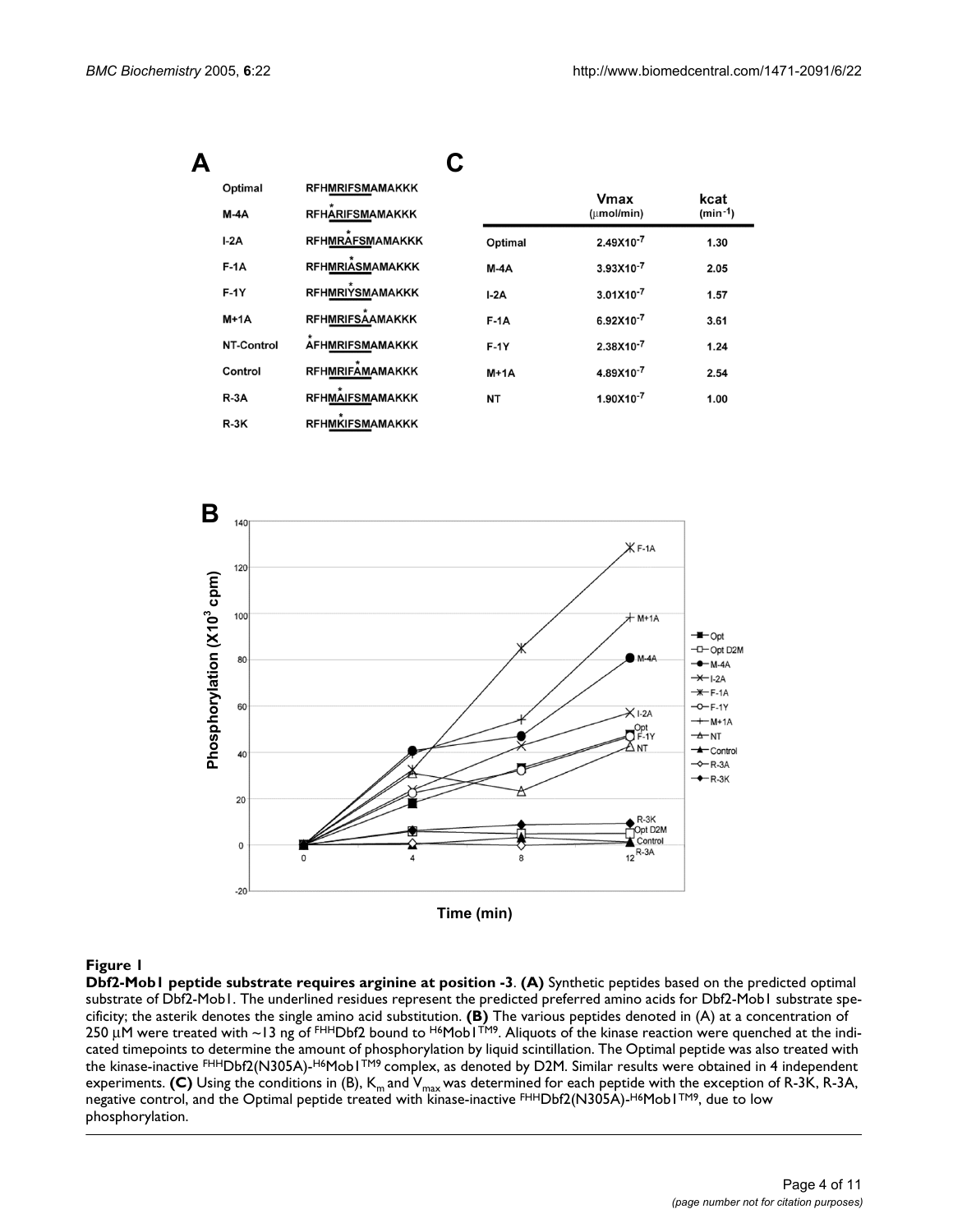<span id="page-4-0"></span>

|        | Table 3: Putative Dbf2-Mobl substrates from proteome chip |
|--------|-----------------------------------------------------------|
| screen |                                                           |

| <b>ORF</b><br>Name   | Common<br><b>Name</b> | <b>Slide Signal</b><br>(after normalization) |
|----------------------|-----------------------|----------------------------------------------|
|                      |                       |                                              |
| YJR060W              | CBFI                  | 118.4224                                     |
| YAL05 IW             | OAFI                  | 81.8589                                      |
| YBR138C              | HDRI                  | 8.9063                                       |
| YOL012C              | HTZI                  | 4.0738                                       |
| YMR165C              | SMP2                  | 3.2182                                       |
| YPL150W              |                       | 3.1545                                       |
| YDR226W              | <b>ADKI</b>           | 3.1016                                       |
| YMR229C              | RRP5                  | 2.6954                                       |
| YBRI18W              | TEF2                  | 2.619                                        |
| YJLI08C              | PRM10                 | 2.5802                                       |
| YPR091C              |                       | 2.5784                                       |
| YKLI68C              | KKQ8                  | 2.5013                                       |
| YNLI0IW              | AVT <sub>4</sub>      | 2.1486                                       |
| YBR285W              |                       | 1.9355                                       |
| YMR239C              | RNTI                  | 1.593                                        |
| YNR047W              |                       | 1.4015                                       |
| YJL076W              | NETI                  | 1.3521                                       |
| YNLI55W              |                       | 1.2912                                       |
| YNR006W              | VPS27                 | I.I429                                       |
| YILI35C              | VHS2                  | 1.116                                        |
| YMR 184W             |                       | I.II44                                       |
| YDL220C              | CDC <sub>13</sub>     | 1.0274                                       |
| YBR108W              |                       | 1.0216                                       |
| YDL019C              | OSH2                  | 0.9962                                       |
| YOR362C              | PRE10                 | 0.9895                                       |
| YNL284CA             | MRPL10                | 0.9442                                       |
| YKL077W              |                       | 0.8905                                       |
| YDR134C              |                       | 0.8135                                       |
| YDL002C              | NHP10                 | 0.8102                                       |
| YMR072W              | ABF <sub>2</sub>      | 0.7585                                       |
| YGR038CA             |                       | 0.7292                                       |
| YOR228C              |                       | 0.6681                                       |
| YKL140W              | TGLI                  | 0.6321                                       |
| YDL070W              | BDF <sub>2</sub>      | 0.6162                                       |
| YCR105W              | ADH7                  | 0.6146                                       |
| YBL106C              | SRO77                 | 0.5988                                       |
| YNLI <sub>25</sub> C | ESBP6                 | 0.5694                                       |
| YHR182W              |                       | 0.4773                                       |
| YJL213W              |                       | 0.4755                                       |
| YDR299W              | BFR2                  | 0.47                                         |
| YPL21IW              | NIP7                  | 0.4521                                       |
| YML037C              |                       | 0.4503                                       |
| YDRI7IW              | HSP42                 | 0.442                                        |
| YOL104C              | NDJI                  | 0.3611                                       |
| YKLI46W              | AVT3                  | 0.3592                                       |
| YGL245W              |                       | 0.2863                                       |
| YIL010W              | DOT5                  | 0.2606                                       |
| YNL007C              | sist                  | 0.2239                                       |
| YHL021C              |                       | 0.2094                                       |
| YMR 196W             |                       | 0.2089                                       |
| YJR I 42 W           |                       | 0.2005                                       |
| YGR220C              | MRPL9                 | 0.1976                                       |
| YLR I 77W            |                       | 0.1626                                       |
| YJL211C              |                       | 0.1594                                       |
| YML035C              | AMDI                  | 0.1384                                       |
| YGL105W              | ARCI                  | 0.1332                                       |
| YGR264C              | MESI                  | 0.1328                                       |
| YPL257WA             |                       | 0.1302                                       |

|                    | Table 3: Putative Dbf2-Mobl substrates from proteome chip |
|--------------------|-----------------------------------------------------------|
| screen (Continued) |                                                           |

| YBL024W        | NCLI              | 0.1294 |  |
|----------------|-------------------|--------|--|
| YJR094WA       |                   | 0.1141 |  |
| YLR007W        | <b>NSFI</b>       | 0.0988 |  |
| <b>YLR303W</b> | MET <sub>17</sub> | 0.0985 |  |
| YGR223C        |                   | 0.0837 |  |
| YKR022C        |                   | 0.0806 |  |
| YLL008W        | DRSI              | 0.0702 |  |
| YFR033C        | OCR <sub>6</sub>  | 0.042  |  |
| YLR004C        |                   | 0.0228 |  |
|                |                   |        |  |

Activated FHHDbf2-H6Mob1TM9 was used to screen the yeast proteome chip. Of 86 proteins phosphorylated by FHHDbf2-H6Mob1<sup>TM9</sup>, 67 were determined to be putative substrates after taking into account proteins that were phosphorylated in the control slides treated with the kinase-inactive FHHDbf2(N305A)-H6Mob1TM9.

peptide library screen had indicated a strong selection for Phe at position -1. However, the FLAG peptide used to elute Dbf2-Mob1 may have influenced the selection of phosphopeptides during the screening procedure. Interestingly, the substitution of Arg by Lys in position -3 decreased the amount of peptide phosphorylation to a level comparable to the negative controls (Figure [1](#page-3-0)B; R-3K). Taken together, these results revealed a preference for non-bulky residues proximal to the Ser phosphorylation site and that the critical Arg required for substrate phosphorylation cannot be substituted with Lys – at least in the context of a peptide substrate.

To confirm the results of the peptide library screen by an independent method, we screened a phosphosite array with active and kinase-dead Dbf2-Mob1 in the presence of [32P]-ATP. The phosphosite array contains 2296 peptides that correspond to annotated sites of phosphorylation in the human proteome [29]. Replicate experiments were performed, and the 'hits' that were obtained with kinase-dead Dbf2-Mob1 were subtracted. Analysis of the top 20 peptide substrates for active Dbf2 (based on intensity of incorporated label) from the first experiment revealed that 18/20 contained a serine phosphorylation site (the remaining two contained threonine), whereas all twenty possessed an R at -3. In the replicate experiment, all eight candidates had an RXXS motif. The only other bias revealed in this analysis – albeit a modest one – was a general preference for R in positions N-terminal to the phosphorylation site. Thus, two different methods – a library-based selection for phosphopeptides and a screen of a phosphopeptide array – suggest that Dbf2 phosphorylates serines spaced three amino acid downstream of an arginine.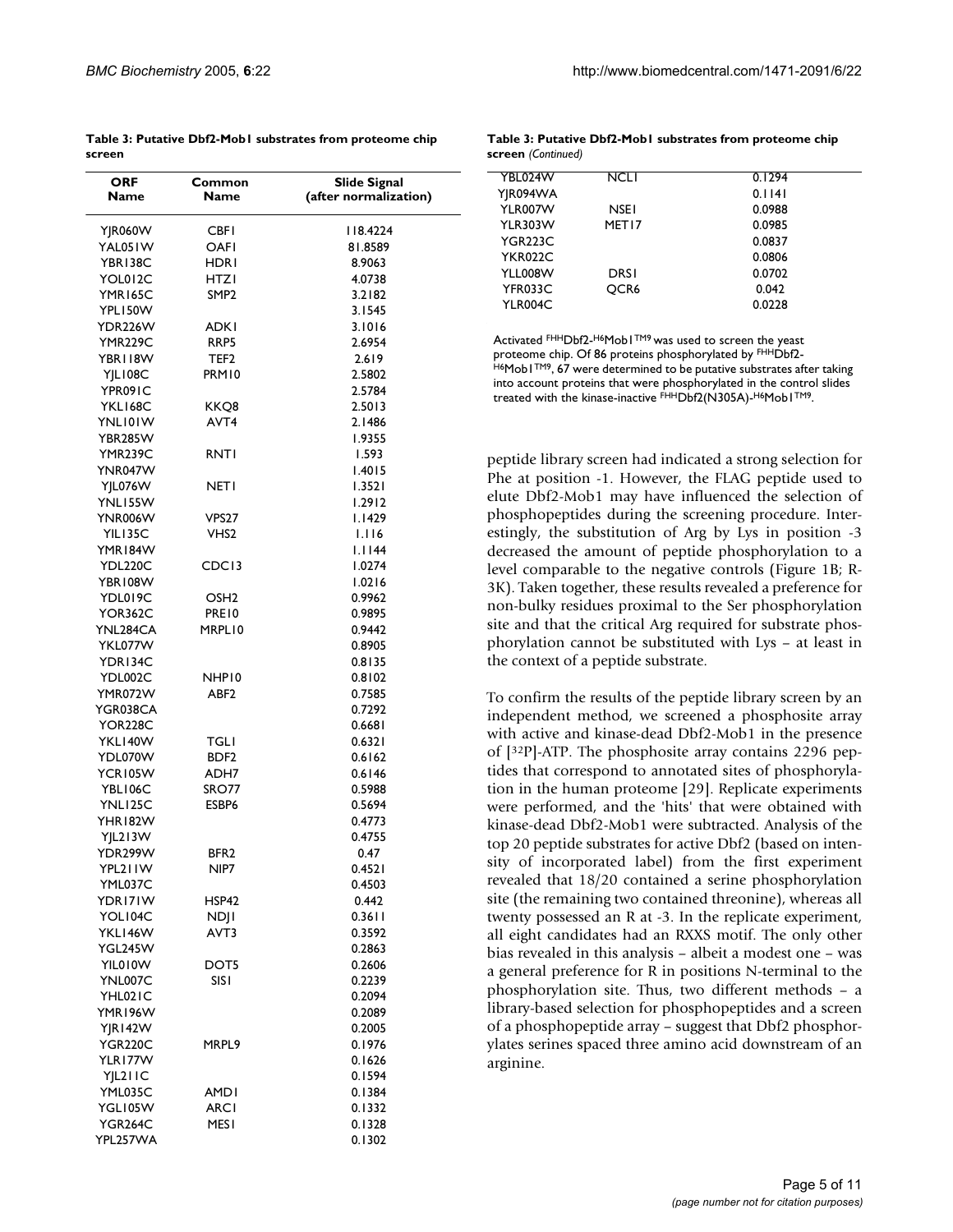| <b>ORF Name</b>      | <b>Common Name</b> | Slide Signal (after<br>normalization) | MW (kDa) | # of R-3 Sites |
|----------------------|--------------------|---------------------------------------|----------|----------------|
| <b>Y R060W</b>       | <b>CBFI</b>        | 118.4224                              | 39       | 3              |
| YAL051W              | OAFI               | 81.8589                               | 2        | 3              |
| YBR138C              | <b>HDRI</b>        | 8.9063                                | 61       | 2              |
| YOL012C              | <b>HTZI</b>        | 4.0738                                | 4        |                |
| YMR165C              | SMP <sub>2</sub>   | 3.2182                                | 95       | 7              |
| YPL150W              |                    | 3.1545                                | 100      | 16             |
| YDR226W              | <b>ADKI</b>        | 3.1016                                | 24       | 0              |
| <b>YMR229C</b>       | RRP5               | 2.6954                                | 193      | 5              |
| YBR118W              | TEF <sub>2</sub>   | 2.619                                 | 50       | 0              |
| YJL108C              | PRM10              | 2.5802                                | 41       | 0              |
| YPR091C              |                    | 2.5784                                | 87       | 3              |
| YKL168C              | KKO8               | 2.5013                                | 84       | 4              |
| YNLI0IW              | AVT4               | 2.1486                                | 80       | 7              |
| <b>YBR285W</b>       |                    | 1.9355                                | 17       | 0              |
| YMR <sub>239</sub> C | <b>RNTI</b>        | 1.593                                 | 54       | $\overline{2}$ |
| YNR047W              |                    | 1.4015                                | 100      | 21             |
| <b>YJL076W</b>       | <b>NET1</b>        | 1.3521                                | 128      | $\mathbf{H}$   |
| YNL155W              |                    | 1.2912                                | 31       |                |
| <b>YNR006W</b>       | VPS <sub>27</sub>  | 1.1429                                | 71       | 4              |
| <b>YIL135C</b>       | VHS <sub>2</sub>   | 1.116                                 | 48       | П              |
| YMR184W              |                    | 1.1144                                | 22       | 3              |
| YDL220C              | CDC <sub>13</sub>  | 1.0274                                | 105      | 3              |
| YBR108W              |                    | 1.0216                                | 93       | 7              |
| YDL019C              | OSH <sub>2</sub>   | 0.9962                                | 146      | 6              |
| <b>YOR362C</b>       | PRE10              | 0.9895                                | 32       | 0              |

#### **Table 4: Proteins with highest phosphorylation signal from proteome chip screen for Dbf2-Mob1 substrates**

Of the 67 putative substrates, the 25 putative substrates with the highest relative amount of phosphorylation signal (amount of signal relative to protein expression) as listed were chosen for further study. MW: predicted molecular weight, # or R-3 Sites: number of RXXS motifs

#### *Proteome array screen identifies* **in vitro** *Dbf2-Mob1 substrates*

The relatively low sequence complexity of the Dbf2 phosphorylation motif diminished the power of using genome-wide bioinformatics screens to identify putative substrates. Accordingly, we carried out a proteome array screen to identify putative yeast substrates. Proteome chips spotted with  $\sim$ 4,400 different glutathione-S-transferase (GST) fusion proteins purified from yeast were probed with activated Dbf2-Mob1, kinase-inactive Dbf2(N305A)-Mob1, and buffer alone. After taking into account the proteins phosphorylated in the negative controls, 67 proteins were determined to be putative Dbf2- Mob1 substrates (Table [3](#page-4-0)).

To confirm that the proteins identified in the proteome array screen could be phosphorylated by Dbf2-Mob1 as opposed to being bound to Dbf2 substrates, we performed further analyses on the 25 proteins with the highest incorporation signal relative to protein amount (relative protein amounts were determined by anti-GST immunoblot of the proteome chip). Interestingly, three or more copies of this motif were found in 16, or 64%, of the proteins in the list (Table 4), compared to only 29% of the proteins encoded in the yeast genome. This enrichment for proteins with 3 or more copies of the RXXS motif is highly significant ( $p = 1.2 \times 10^{-4}$ ; G. Kleiger, unpublished data).

TAP-tagged strains were obtained for 22 of the 25 top candidates. TAP-tagged alleles for three of the genes (YJL108C, YBR285W, and YBR108W) were not available, and therefore these candidates were not subjected to further analysis. Asynchronous cultures of the 22 TAP-tagged strains were grown and the TAP-tagged proteins immunoprecipitated with IgG sepharose and analyzed by Western blotting (Figure 2A). Candidates were determined to be phosphorylated if a radioactive signal was detected at the molecular weight predicted for the tagged protein. Of the 22 strains in which immunoprecipitations were performed, YBR138C (HDR1), YAL051W (OAF1), YNL101W (AVT4), YIL135C (VHS2), and YMR184W did not have detectable protein expression. The 17 TAPtagged proteins that were expressed and purified were used in Dbf2-Mob1 kinase assays (Figure 2B). Of the 17, 10 were determined to be phosphorylated. To determine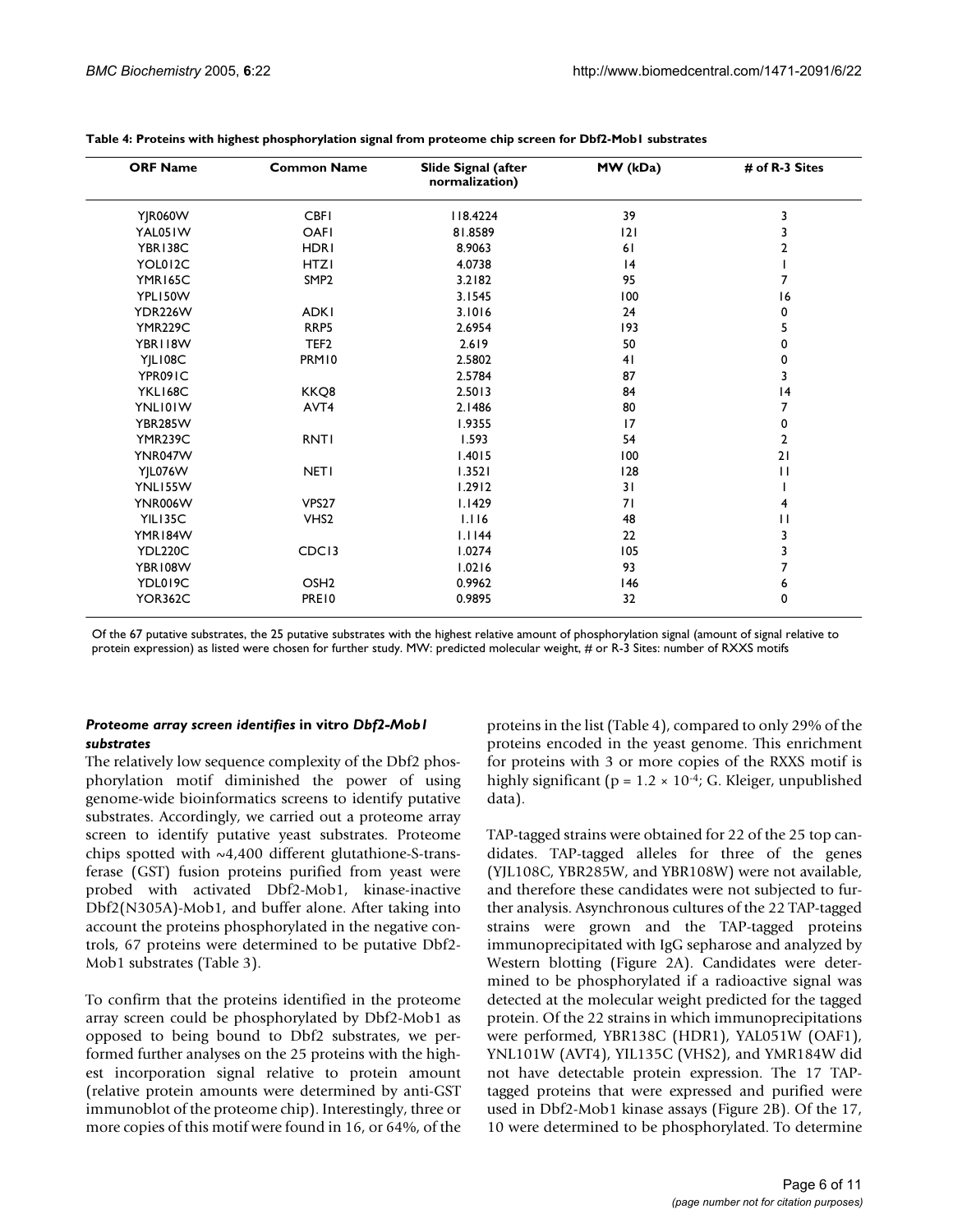

#### **Figure 2**

Yeast proteins phosphorylated by Dbf2-Mob1. (A) Of the 25 proteins with the highest phosphorylation signal as shown in Table 4, 22 of these genes were TAP-tagged in the Open Biosystems TAP-tagged yeast library. The TAP-tagged proteins were immunoprecipitated with IgG sepharose beads from asynchronous cultures, fractionated on SDS-PAGE and immunoblotted with anti-TAP. Of the 22 strains, 5 did not have detectable protein expression, such as VHS2 as shown. **(B)** The TAPtagged proteins expressed in (A) were treated with FHHDbf2-H6Mob1TM9 in the presence of [γ-32P]ATP, fractionated on SDS-PAGE and detected by autoradiography. **(C)** The TAP-tagged proteins phosphorylated by FHHDbf2-H6Mob1TM9 in (B) were treated with either FHHDbf2-H6Mob1TM9 or the kinase inactive FHHDbf2(N305A)-H6Mob1TM9 in the presence of [γ-32P]ATP, fractionated on SDS-PAGE and detected by autoradiography.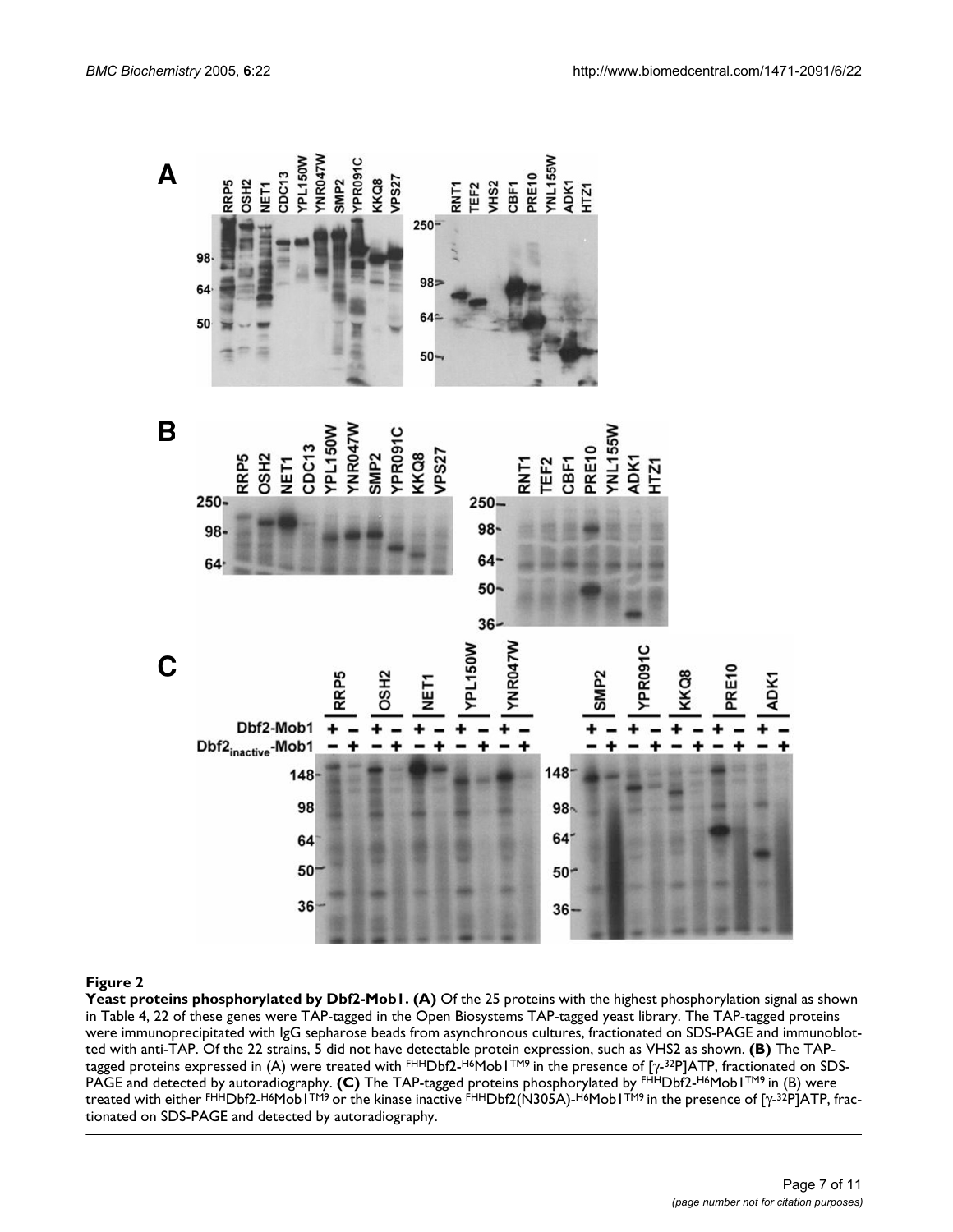whether the phosphorylation of these proteins was specific to Dbf2-Mob1, rather than due to a co-precipitating protein kinase or residual Cdc15 used to activate Dbf2- Mob1, kinase assays were performed using kinase-inactive Dbf2(N305A-Mob1) as a negative control (Figure 2C). In all cases, there was a strong decrease in incorporation when kinase-inactive Dbf2-Mob1 was used. These results suggest that the proteins identified by the proteome chip screen were indeed in vitro substrates of Dbf2-Mob1.

In attempts to confirm whether any of the Dbf2-Mob1 substrates identified by our analyses are true physiological substrates of this complex, we took four approaches. First, we examined whether any of the substrates undergo a molecular weight shift upon their phosphorylation by Dbf2-Mob1, which might serve as a simple diagnostic to evaluate phosphorylation *in vivo*. Next, we immunoprecipitated each protein from yeast cells via the TAP tag, and immunoblotted for Mob1 to determine if the putative substrates were associated with the Dbf2 complex. Third, we queried the yeast GFP localization database, to see if any of the candidates display SPB or bud neck localization characteristic of Dbf2-Mob1. Finally, we searched a database of 700 mapped yeast phosphorylation sites to see if any of them reside in our candidate substrates. Unfortunately, none of these efforts yielded a positive result (A. M., unpublished data). This experience highlights that validation of putative protein kinase substrates identified by proteome chip analysis may require considerable investment in the mapping of *in vivo* phosphorylation sites.

# **Discussion**

The substrate used to test Dbf2-Mob1 kinase activity, histone H1, is a commonly used artificial substrate for many protein kinases. We wanted to find physiological protein substrates of Dbf2-Mob1. To do so, we first sought to define the optimal phosphorylation site motif for Dbf2- Mob1 substrates. Peptide library screening revealed the putative optimal substrate motif to be MRIFSM (Figure [1A](#page-3-0)). However, when we tested each residue in *in vitro* Dbf2-Mob1 peptide kinase assays, the only substitutions that diminished incorporation were swapping the Arg in position -3 for Ala or Lys (Figure 2B). The latter result was unexpected, because Ndr1, a human homologue of Dbf2, was proposed to phosphorylate sequences with either Lys or Arg in the -3 position [30]. Although Dbf2 exhibits a strong requirement for an R at -3, it displays remarkably little bias for any other position adjacent to the phosphorylation site. A similar result was obtained by performing a screen of a phosphosite array composed of peptides that correspond to annotated sites of phosphorylation in the human proteome.

The proteins identified by proteome chip screening gave further evidence that the RXXS motif serves as a substrate for Dbf2-Mob1 phosphorylation, as 80% of the top 25 proteins that were identified in the proteome chip analysis contained this motif. Of these proteins, 17 were tested further and 10 of these were identified as *in vitro* substrates, 8 of which have the RXXS motif. Pre10 and Adk1 were phosphorylated by Dbf2-Mob1 but not its kinase inactive form despite not having the RXXS motif (Figure 2C; Table 4). One reason may be that both proteins are immunoprecipitated at high levels and therefore may serve as non-specific substrates of Dbf2-Mob1.

Recently, the results of a systematic proteome array analysis of yeast protein kinases have been posted online (J. Ptacek *et al.,* submitted). There were a few minor discrepancies between the results posted online for Dbf2-Mob1 and those of Table [3,](#page-4-0) with the exception of Cbf1, Oaf1, and Htz1. These 3 proteins were within the top 4 proteins that gave the highest signal in our original data set (Table [3](#page-4-0)) yet were not in the data set posted online. The discrepancies were based on the methodology for identifying positive signals. In our original data set, the results were obtained by computer analysis. Further visual analysis to confirm positives was performed for the data available online. Upon visual confirmation, Cbf1, Oaf1, and Htz1 were determined to be incorrectly identified by computer analysis (J. Ptacek, personal communication). Our *in vitro* analysis confirmed that two of these proteins (Oaf1 was not tested because a TAP-tagged strain was not available) were indeed negatives as neither Cbf1 nor Htz1 were found to be phosphorylated by Dbf2-Mob1 (Figure 2B).

# **Conclusion**

We have determined that protein kinase Dbf2-Mob1 has a preference for phosphorylating peptides and proteins that bear one or more RXXS motifs. Although there is strong selection for the R at -3, there is remarkably little selection at any other position, suggesting that Dbf2 achieves specificity by docking its substrates at a site that is distinct from the phosphorylation site.

# **Methods**

*Purification and activation of Dbf2-Mob1 kinase complex* FlagHis6HA3Dbf2 (FHHDbf2) was co-immunoprecipitated with His6Mob1TEVmyc9 (H6Mob1TM9) from Hi5 insect cells as previously described [17]. To activate FHHDbf2- H6Mob1TM9, the protein complex bound to anti-FLAG M2 beads (Sigma) was incubated with baculovirus-expressed Cdc15His6 in the presence of kinase buffer containing 50 mM HEPES (pH 7.5), 5 mM MgCl<sub>2</sub>, 2.5 mM MnCl<sub>2</sub>, 5 mM β-glycerophosphate, 1 mM DTT, and 1 mM ATP for 30 min at room temperature. The beads were washed three times with buffer containing 50 mM Tris (pH 7.6), 150 mM NaCl, 0.2% Triton X-100 to remove ATP and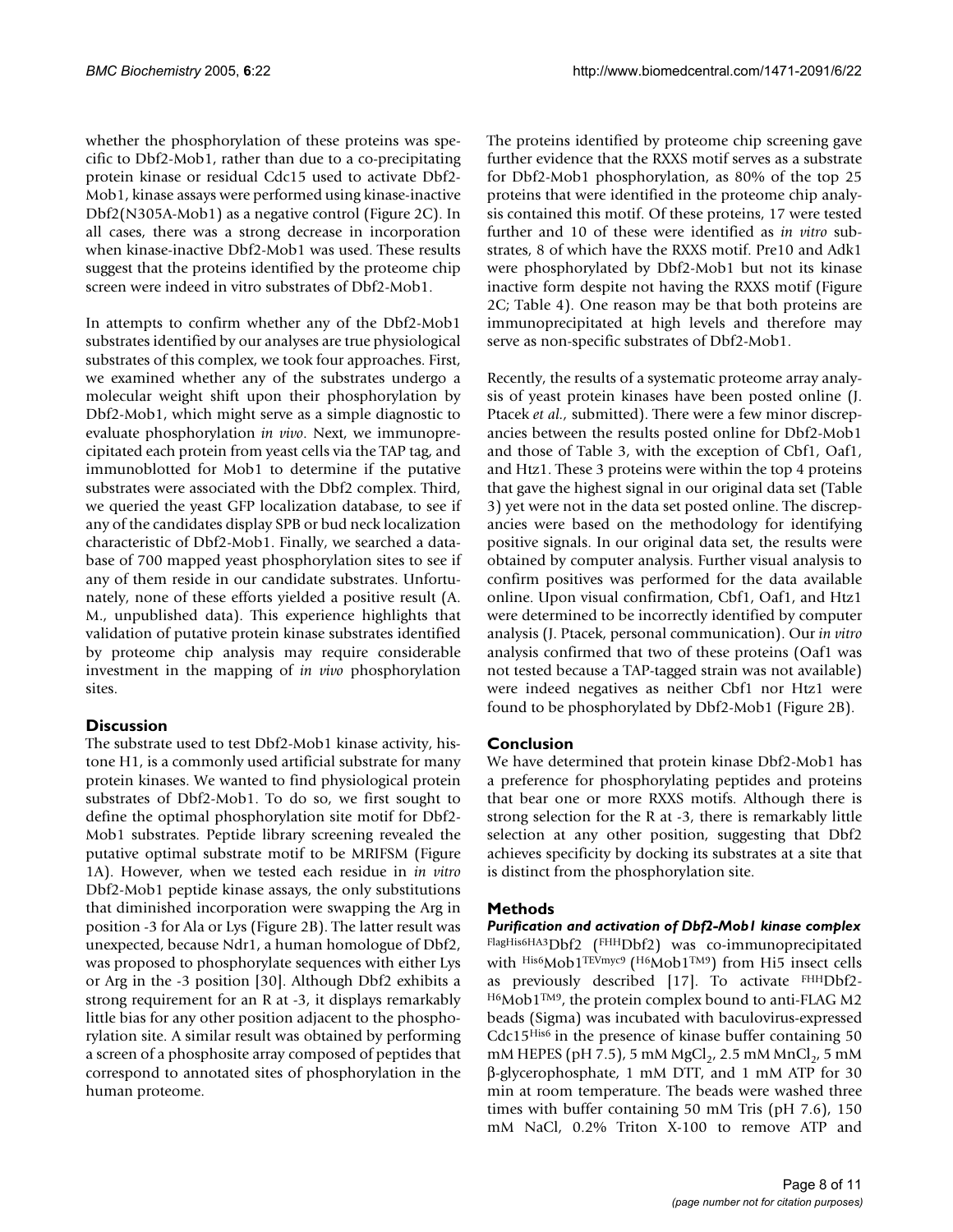Cdc15His6. FHHDbf2-H6Mob1TM9 was then eluted from the beads with 1 µg/ml FLAG peptide (Sigma) in Dbf2 kinase buffer (DKB) containing 50 mM Tris (pH 7.4), 60 mM potassium acetate, 10 mM  $MgCl<sub>2</sub>$ , 1 mM DTT, and 10  $\mu$ M ATP for four hours at 4°C. The same procedure was used to produce FHHDbf2(N305A)-H6Mob1TM9, the kinase inactive point mutant of Dbf2. The eluted active or inactive FHHDbf2-H6Mob1<sup>TM9</sup> was used for subsequent assays.

### *Peptide library screening*

Baculovirus-derived FHHDbf2-H6Mob1TM9 was used for peptide library screening. Peptide library screening and data analysis were performed as previously described [26,31,32]. Briefly, the X4RX2SX4 peptide library was used for screening. This library consists of peptides with the general sequence MAXXXXRXXSXXXXAKKK, where X represents all amino acids except Cys, Ser, Thr, and Tyr. The total library is predicted to contain  $1.1 \times 10^{12}$  distinct sequences. Peptides  $(\sim 1$  mg) were incubated with FHHDbf2-H6Mob1TM9, 100 µM unlabeled ATP, and tracer amounts of [ $\gamma$ -32P]ATP at 30°C for 2 h until ~0.5–1% of peptides were phosphorylated. ATP was removed by DEAE-dextran column and a ferric-iminodiacetic acid (IDA) column was then used to separate the phosphopeptides from non-phosphorylated peptides. The phosphopeptides were then sequenced in batch by automated Edman degradation. Data analysis was as described [32]. Selectivity values refer to the relative preference for an amino acid at a given degenerate position, based on the amount of each amino acid recovered at that position compared to the amount in the starting library [31].

# *Peptide kinase assays*

Synthetic peptides (Abgent) were used as substrates for FHHDbf2-H6Mob1TM9 kinase assays. Reactions containing 250  $\mu$ M of peptide substrate and  $\sim$ 13 ng of FHHDbf2 bound to H6Mob1<sup>TM9</sup> were incubated in the presence of 30 μl of DKB and 2 μCi [γ-<sup>32</sup>P]ATP at room temperature. Reaction aliquots were terminated at indicated timepoints by addition of 10 µl of stop solution (8 N HCl, 1 mM ATP). Phosphate incorporation was determined by spotting reactions on P81-phosphocellulose paper (Whatman), washing with 0.5% phosphoric acid, air-drying the filters, and then quantifying the bound radioactivity by scintillation counting. For each individual peptide, values were normalized to time zero.

# *Phosphosite array screening*

Baculovirus-derived FHHDbf2-H6Mob1TM9 was used for phosphosite array screening. Peptide microarrays displaying phosphosite derived peptides and data analysis were performed as previously described [29,33,34]. Briefly, 2296 peptides derived from human phosphosites (annotated phosphosite in the middle position of 13mer peptide) were printed in triplicates onto aldehyde-modified

glass slides [29]. FHHDbf2 bound to H6Mob1TM9 was incubated in the presence of 300  $\mu$ l of DKB and 20  $\mu$ Ci [γ-32P]ATP at room temperature for 4 hours. Slide was washed 5 times with 25 mL 0.1 M phosphoric acid for 3 minutes followed by washings with 25 mL deionised water. Finally, microarrays were washed with 25 mL methanol and dried at room temperature. Detection of incorporated radioactivity was performed by exposition of the microarrays for 8 hours to a BAS-MS imaging plate (Fuji Photo Film Co., Ltd., Japan) followed by readout with a FLA-3000 Phosphor Imager (Fuji, Japan). Data evaluation was carried out using ArrayPro software (Media Cybernetics, Silver Spring, MD, USA). Similar experiments with the kinase dead mutant were performed. Signals with high intensity in the active kinase experiment but low intensity in the kinase dead control were considered as peptide substrates specific for the Dbf2-Mob1 complex.

# *Proteome chip assays*

Yeast proteome microarrays were prepared as previously described [35]. Overexpressed GST-tagged yeast proteins were purified from  $\sim$ 4,400 yeast strains and spotted on slides. To determine the optimal amount of kinase to use for probing proteome chips, we performed trial assays as described (J. Ptacek *et al.,* submitted). Multiple dilutions of FHHDbf2-H6Mob1TM9 and kinase inactive FHHDbf2(N305A)-H6Mob1TM9 (~20 ng/ $\mu$ l of Dbf2) in DKB buffer containing 2 µl [γ-33P]ATP were used on trial proteome chips before using on the full proteome array. The full proteome array was probed with 4 µl FHHDbf2-H6Mob1TM9 in 200 µl of DKB supplemented with [γ- 33P]ATP. As a control, FHHDbf2(N305A)-H6Mob1TM9 was used to probe the proteome array. To normalize the background signal, 2 µl of the kinase-inactive complex in 200 µl DKB supplemented with [γ-33P]ATP was used. To control for autophosphorylated proteins, the proteome array was probed with 200 µl of DKB supplemented with [γ- 33P]ATP. Proteome chips were assayed in duplicate in each case. Data analysis was performed as described (J. Ptacek *et al*., submitted). Briefly, signals were analyzed by a computer algorithm designed to normalize background and identify signals as positive if 3 of 4 spots (each protein is spotted twice on each slide and each kinase or control was tested on 2 slides) were 2 standard deviations above background and the fourth spot was 1.5 standard deviations above background.

# *Immunoprecipitations and kinase assays of TAP-tagged proteins*

Yeast strains containing TAP-tagged genes (Open Biosystems) were grown to  $OD_{600} \sim 2.0$  in 25 mL of YPD. Cells were harvested by centrifugation and washed in buffer containing 150 mM NaCl and 50 mM Tris (pH 7.4). Cells were then resuspended in 600 µl lysis buffer containing 150 mM NaCl, 50 mM Tris (pH 7.4), 2 mM EDTA (pH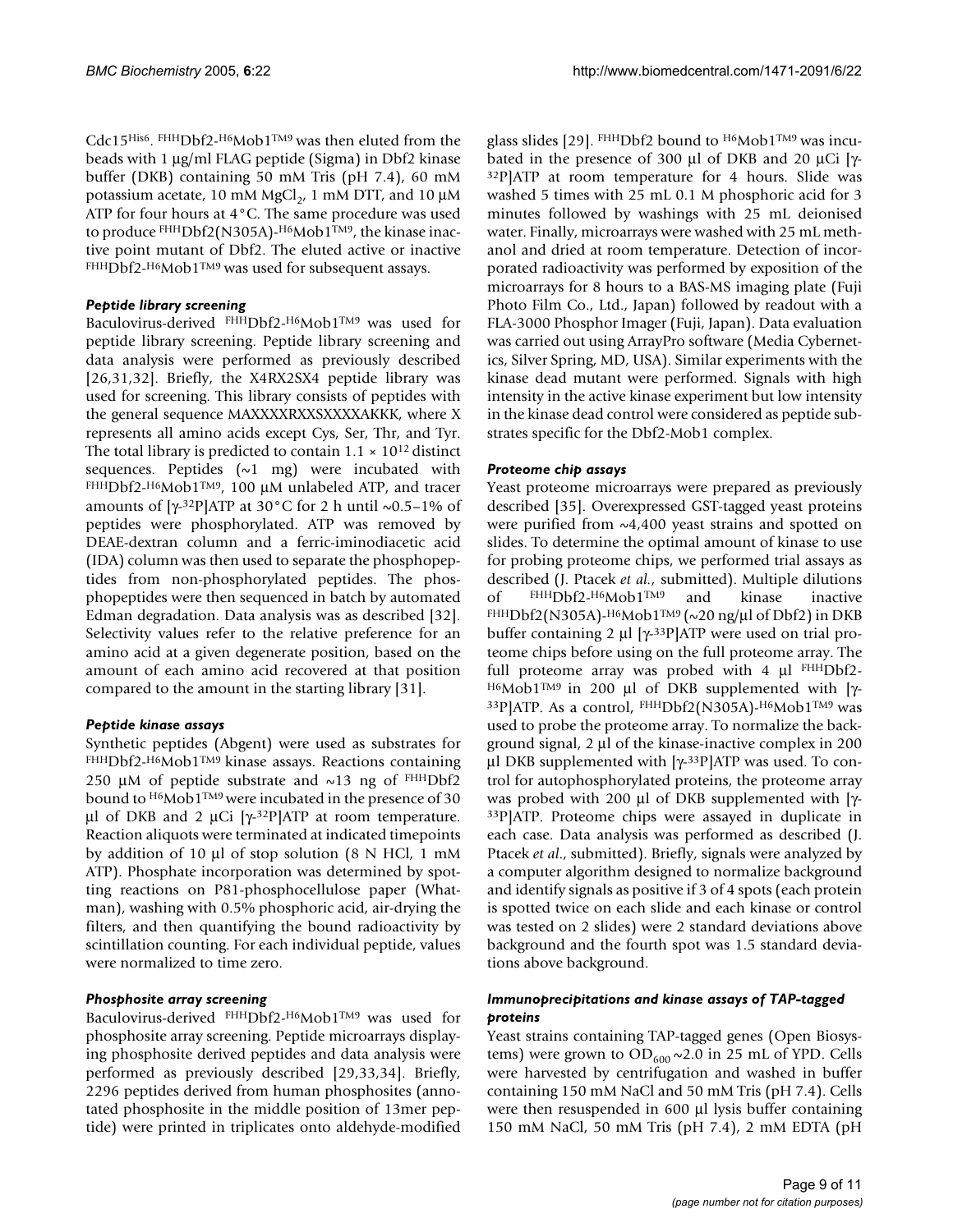8.0), 1% Triton-X 100, 10% glycerol, 2 mM DTT, 5 µg/ml aprotinin, 5  $\mu$ g/ml pepstatin, 5  $\mu$ g/ml chymostatin, 5  $\mu$ g/ ml leupeptin, 0.5 mM AEBSF, 1 mM PMSF, 10 mM NaF, 60 mM β-glycerophosphate, 10 mM sodium pyrophosphate, 2 mM sodium vanadate). An equal volume of glass beads was added. The cells were then lysed by 4 cycles of vortexing (ThermoSavant FastPrep) at 4°C for 45 s at setting 5.5 alternating with cycles of icing samples for 1 min. Lysates were clarified by centrifugation then added to 60 µl IgG sepharose beads (Amersham) for 1 h at 4°C on a rotator. Beads were then washed 3 times with lysis buffer, twice with buffer containing 150 mM NaCl, 50 mM Tris (pH 7.4), 2 mM EDTA (pH 8.0), 1% Triton-X 100, 10% glycerol, and 2 mM DTT, and a final wash with buffer containing 150 mM NaCl and 50 mM Tris (pH 7.4). Immunoprecipitated TAP-tagged proteins were analyzed by SDS-PAGE and detected by Western blotting using the primary antibody anti-TAP (Open Biosystems) followed by goat anti-rabbit horseradish peroxidase (HRP)-conjugate (Bio-Rad), and ECL. For kinase assays, TAP-tagged proteins bound to 20 µl beads were washed with DKB then incubated with FHHDbf2-H6Mob1TM9 or FHHDbf2(N305A)- H6Mob1<sup>TM9</sup> (~13 ng of Dbf2) with 2 μCi [γ-<sup>32</sup>P]ATP for 30 min at room temperature. Kinase reactions were stopped by addition of 2X SDS-PAGE sample buffer, fractionated on SDS-PAGE and detected by autoradiography.

#### **List of abbreviations**

MEN, mitotic exit network; FEAR, Cdc14 early anaphase release; GEF, guanine-nucleotide exchange factor; GAP, GTPase activating protein; SPB, spindle pole body; GST, gluathione-S-transferase; IDA, iminodiacetic acid; FHH, FlagHis6HA3; H6, His6; TM9, TEV-myc9; DKB, Dbf2 kinase buffer

#### **Authors' contributions**

ASM performed the peptide kinase assays and analysis, the immunoprecipitations and kinase assays of the TAPtagged strains, preparation of recombinant Dbf2-Mob1 complexes used throughout the work, and preparation of the manuscript. AEHE carried out the peptide library screening and analysis. GD and JP carried out the proteome chip studies. MS performed the phosphosite array screening. MS, MBY, and RJD contributed to the experimental design, analysis, and interpretation.

#### **Acknowledgements**

We thank Ramzi Azzam for his invaluable insight and enthusiasm for initiating this project. We also thank Dane Mohl and William Ja for their thoughts and comments on this work. We are also grateful to Heng Zhu for performing initial proteome chip experiments and Gary Kleiger for providing bioinformatics expertise. This research was supported by an NIH grant to RJD (GM059940).

#### **References**

- 1. D'Amours D, Amon A: **[At the interface between signaling and](http://www.ncbi.nlm.nih.gov/entrez/query.fcgi?cmd=Retrieve&db=PubMed&dopt=Abstract&list_uids=15520278) [executing anaphase – Cdc14 and the FEAR network.](http://www.ncbi.nlm.nih.gov/entrez/query.fcgi?cmd=Retrieve&db=PubMed&dopt=Abstract&list_uids=15520278)** *Genes Dev* 2004, **18(21):**2581-2595.
- 2. Schwab M, Lutum AS, Seufert W: **[Yeast Hct1 is a regulator of](http://www.ncbi.nlm.nih.gov/entrez/query.fcgi?cmd=Retrieve&db=PubMed&dopt=Abstract&list_uids=9288748) [Clb2 cyclin proteolysis.](http://www.ncbi.nlm.nih.gov/entrez/query.fcgi?cmd=Retrieve&db=PubMed&dopt=Abstract&list_uids=9288748)** *Cell* 1997, **90(4):**683-693.
- 3. Visintin R, Craig K, Hwang ES, Prinz S, Tyers M, Amon A: **[The phos](http://www.ncbi.nlm.nih.gov/entrez/query.fcgi?cmd=Retrieve&db=PubMed&dopt=Abstract&list_uids=9885559)[phatase Cdc14 triggers mitotic exit by reversal of Cdk](http://www.ncbi.nlm.nih.gov/entrez/query.fcgi?cmd=Retrieve&db=PubMed&dopt=Abstract&list_uids=9885559)[dependent phosphorylation.](http://www.ncbi.nlm.nih.gov/entrez/query.fcgi?cmd=Retrieve&db=PubMed&dopt=Abstract&list_uids=9885559)** *Mol Cell* 1998, **2(6):**709-718.
- 4. Zachariae W, Schwab M, Nasmyth K, Seufert W: **[Control of cyclin](http://www.ncbi.nlm.nih.gov/entrez/query.fcgi?cmd=Retrieve&db=PubMed&dopt=Abstract&list_uids=9831566) [ubiquitination by CDK-regulated binding of Hct1 to the ana](http://www.ncbi.nlm.nih.gov/entrez/query.fcgi?cmd=Retrieve&db=PubMed&dopt=Abstract&list_uids=9831566)[phase promoting complex.](http://www.ncbi.nlm.nih.gov/entrez/query.fcgi?cmd=Retrieve&db=PubMed&dopt=Abstract&list_uids=9831566)** *Science* 1998, **282(5394):**1721-1724.
- 5. Jaspersen SL, Charles JF, Morgan DO: **[Inhibitory phosphorylation](http://www.ncbi.nlm.nih.gov/entrez/query.fcgi?cmd=Retrieve&db=PubMed&dopt=Abstract&list_uids=10074450)** [of the APC regulator Hct1 is controlled by the kinase Cdc28](http://www.ncbi.nlm.nih.gov/entrez/query.fcgi?cmd=Retrieve&db=PubMed&dopt=Abstract&list_uids=10074450) **[and the phosphatase Cdc14.](http://www.ncbi.nlm.nih.gov/entrez/query.fcgi?cmd=Retrieve&db=PubMed&dopt=Abstract&list_uids=10074450)** *Curr Biol* 1999, **9(5):**227-236.
- 6. Moll T, Tebb G, Surana U, Robitsch H, Nasmyth K: **[The role of](http://www.ncbi.nlm.nih.gov/entrez/query.fcgi?cmd=Retrieve&db=PubMed&dopt=Abstract&list_uids=1652372) phosphorylation and the CDC28 protein kinase in cell cycle[regulated nuclear import of the S. cerevisiae transcription](http://www.ncbi.nlm.nih.gov/entrez/query.fcgi?cmd=Retrieve&db=PubMed&dopt=Abstract&list_uids=1652372) [factor SWI5.](http://www.ncbi.nlm.nih.gov/entrez/query.fcgi?cmd=Retrieve&db=PubMed&dopt=Abstract&list_uids=1652372)** *Cell* 1991, **66(4):**743-758.
- 7. Shou W, Seol JH, Shevchenko A, Baskerville C, Moazed D, Chen ZW, Jang J, Charbonneau H, Deshaies RJ: **[Exit from mitosis is triggered](http://www.ncbi.nlm.nih.gov/entrez/query.fcgi?cmd=Retrieve&db=PubMed&dopt=Abstract&list_uids=10219244) [by Tem1- dependent release of the protein phosphatase](http://www.ncbi.nlm.nih.gov/entrez/query.fcgi?cmd=Retrieve&db=PubMed&dopt=Abstract&list_uids=10219244)** [Cdc14 from nucleolar RENT complex.](http://www.ncbi.nlm.nih.gov/entrez/query.fcgi?cmd=Retrieve&db=PubMed&dopt=Abstract&list_uids=10219244) **97(2):**233-244.
- 8. Visintin R, Hwang ES, Amon A: **[Cfi1 prevents premature exit](http://www.ncbi.nlm.nih.gov/entrez/query.fcgi?cmd=Retrieve&db=PubMed&dopt=Abstract&list_uids=10235265) [from mitosis by anchoring Cdc14 phosphatase in the](http://www.ncbi.nlm.nih.gov/entrez/query.fcgi?cmd=Retrieve&db=PubMed&dopt=Abstract&list_uids=10235265) [nucleolus.](http://www.ncbi.nlm.nih.gov/entrez/query.fcgi?cmd=Retrieve&db=PubMed&dopt=Abstract&list_uids=10235265)** *Nature* 1999, **398(6730):**818-823.
- 9. Stegmeier F, Amon A: **[Closing Mitosis: The Functions of the](http://www.ncbi.nlm.nih.gov/entrez/query.fcgi?cmd=Retrieve&db=PubMed&dopt=Abstract&list_uids=15568976) [Cdc14 Phosphatase and Its Regulation.](http://www.ncbi.nlm.nih.gov/entrez/query.fcgi?cmd=Retrieve&db=PubMed&dopt=Abstract&list_uids=15568976)** *Annu Rev Genet* 2004, **38:**203-232.
- 10. Azzam R, Chen SL, Shou W, Mah AS, Alexandru G, Nasmyth K, Annan RS, Carr SA, Deshaies R|: [Phosphorylation by cyclin B-](http://www.ncbi.nlm.nih.gov/entrez/query.fcgi?cmd=Retrieve&db=PubMed&dopt=Abstract&list_uids=15273393)**[Cdk underlies release of mitotic exit activator Cdc14 from](http://www.ncbi.nlm.nih.gov/entrez/query.fcgi?cmd=Retrieve&db=PubMed&dopt=Abstract&list_uids=15273393) [the nucleolus.](http://www.ncbi.nlm.nih.gov/entrez/query.fcgi?cmd=Retrieve&db=PubMed&dopt=Abstract&list_uids=15273393)** *Science* 2004, **305(5683):**516-519.
- 11. Stegmeier F, Visintin R, Amon A: **[Separase, polo kinase, the kine](http://www.ncbi.nlm.nih.gov/entrez/query.fcgi?cmd=Retrieve&db=PubMed&dopt=Abstract&list_uids=11832211)[tochore protein Slk19, and Spo12 function in a network that](http://www.ncbi.nlm.nih.gov/entrez/query.fcgi?cmd=Retrieve&db=PubMed&dopt=Abstract&list_uids=11832211) [controls Cdc14 localization during early anaphase.](http://www.ncbi.nlm.nih.gov/entrez/query.fcgi?cmd=Retrieve&db=PubMed&dopt=Abstract&list_uids=11832211)** *Cell* 2002, **108(2):**207-220.
- 12. Sullivan M, Uhlmann F: **[non-proteolytic function of separase](http://www.ncbi.nlm.nih.gov/entrez/query.fcgi?cmd=Retrieve&db=PubMed&dopt=Abstract&list_uids=12598903) [links the onset of anaphase to mitotic exit.](http://www.ncbi.nlm.nih.gov/entrez/query.fcgi?cmd=Retrieve&db=PubMed&dopt=Abstract&list_uids=12598903)** *Nat Cell Biol* 2003, **5(3):**249-254.
- 13. Stegmeier F, Huang J, Rahal R, Zmolik J, Moazed D, Amon A: **[The](http://www.ncbi.nlm.nih.gov/entrez/query.fcgi?cmd=Retrieve&db=PubMed&dopt=Abstract&list_uids=15043811) [replication fork block protein Fob1 functions as a negative](http://www.ncbi.nlm.nih.gov/entrez/query.fcgi?cmd=Retrieve&db=PubMed&dopt=Abstract&list_uids=15043811) [regulator of the FEAR network.](http://www.ncbi.nlm.nih.gov/entrez/query.fcgi?cmd=Retrieve&db=PubMed&dopt=Abstract&list_uids=15043811)** *Curr Biol* 2004, **14(6):**467-480.
- 14. Bardin AJ, Amon A: **[Men and sin: what's the difference?](http://www.ncbi.nlm.nih.gov/entrez/query.fcgi?cmd=Retrieve&db=PubMed&dopt=Abstract&list_uids=11715048)** *Nat Rev Mol Cell Biol* 2001, **2(11):**815-826.
- 15. Pereira G, Hofken T, Grindlay J, Manson C, Schiebel E: **[The Bub2p](http://www.ncbi.nlm.nih.gov/entrez/query.fcgi?cmd=Retrieve&db=PubMed&dopt=Abstract&list_uids=10949022) [spindle checkpoint links nuclear migration with mitotic exit.](http://www.ncbi.nlm.nih.gov/entrez/query.fcgi?cmd=Retrieve&db=PubMed&dopt=Abstract&list_uids=10949022)** *Mol Cell* 2000, **6(1):**1-10.
- 16. Bardin AJ, Visintin R, Amon A: **[A mechanism for coupling exit](http://www.ncbi.nlm.nih.gov/entrez/query.fcgi?cmd=Retrieve&db=PubMed&dopt=Abstract&list_uids=10929710) [from mitosis to partitioning of the nucleus.](http://www.ncbi.nlm.nih.gov/entrez/query.fcgi?cmd=Retrieve&db=PubMed&dopt=Abstract&list_uids=10929710)** *Cell* 2000, **102(1):**21-31.
- 17. Mah AS, Jang J, Deshaies RJ: **[Protein kinase Cdc15 activates the](http://www.ncbi.nlm.nih.gov/entrez/query.fcgi?cmd=Retrieve&db=PubMed&dopt=Abstract&list_uids=11404483) [Dbf2-Mob1 kinase complex.](http://www.ncbi.nlm.nih.gov/entrez/query.fcgi?cmd=Retrieve&db=PubMed&dopt=Abstract&list_uids=11404483)** *Proc Natl Acad Sci USA* 2001, **98(13):**7325-7330.
- 18. Xu S, Huang HK, Kaiser P, Latterich M, Hunter T: **[Phosphorylation](http://www.ncbi.nlm.nih.gov/entrez/query.fcgi?cmd=Retrieve&db=PubMed&dopt=Abstract&list_uids=10744974) [and spindle pole body localization of the Cdc15p mitotic reg](http://www.ncbi.nlm.nih.gov/entrez/query.fcgi?cmd=Retrieve&db=PubMed&dopt=Abstract&list_uids=10744974)[ulatory protein kinase in budding yeast.](http://www.ncbi.nlm.nih.gov/entrez/query.fcgi?cmd=Retrieve&db=PubMed&dopt=Abstract&list_uids=10744974)** *Curr Biol* 2000, **10(6):**329-332.
- 19. Frenz LM, Lee SE, Fesquet D, Johnston LH: **[The budding yeast](http://www.ncbi.nlm.nih.gov/entrez/query.fcgi?cmd=Retrieve&db=PubMed&dopt=Abstract&list_uids=10984431) [Dbf2 protein kinase localises to the centrosome and moves](http://www.ncbi.nlm.nih.gov/entrez/query.fcgi?cmd=Retrieve&db=PubMed&dopt=Abstract&list_uids=10984431) [to the bud neck in late mitosis.](http://www.ncbi.nlm.nih.gov/entrez/query.fcgi?cmd=Retrieve&db=PubMed&dopt=Abstract&list_uids=10984431)** *J Cell Sci* 2000, **113(Pt 19):**3399-3408.
- 20. Visintin R, Amon A: **[Regulation of the mitotic exit protein](http://www.ncbi.nlm.nih.gov/entrez/query.fcgi?cmd=Retrieve&db=PubMed&dopt=Abstract&list_uids=11598184) [kinases Cdc15 and Dbf2.](http://www.ncbi.nlm.nih.gov/entrez/query.fcgi?cmd=Retrieve&db=PubMed&dopt=Abstract&list_uids=11598184)** *Mol Biol Cell* 2001, **12(10):**2961-2974.
- 21. Hwa Lim H, Yeong FM, Surana U: **[Inactivation of mitotic kinase](http://www.ncbi.nlm.nih.gov/entrez/query.fcgi?cmd=Retrieve&db=PubMed&dopt=Abstract&list_uids=12937277) [triggers translocation of MEN components to mother](http://www.ncbi.nlm.nih.gov/entrez/query.fcgi?cmd=Retrieve&db=PubMed&dopt=Abstract&list_uids=12937277)[daughter neck in yeast.](http://www.ncbi.nlm.nih.gov/entrez/query.fcgi?cmd=Retrieve&db=PubMed&dopt=Abstract&list_uids=12937277)** *Mol Biol Cell* 2003, **14(11):**4734-4743.
- 22. Yoshida S, Toh-e A: **[Regulation of the localization of Dbf2 and](http://www.ncbi.nlm.nih.gov/entrez/query.fcgi?cmd=Retrieve&db=PubMed&dopt=Abstract&list_uids=11434459) [Mob1 during cell division of Saccharomyces cerevisiae.](http://www.ncbi.nlm.nih.gov/entrez/query.fcgi?cmd=Retrieve&db=PubMed&dopt=Abstract&list_uids=11434459)** *Genes Genet Syst* 2001, **76(2):**141-147.
- 23. Luca FC, Mody M, Kurischko C, Roof DM, Giddings TH, Winey M: **[Saccharomyces cerevisiae Mob1p is required for cytokinesis](http://www.ncbi.nlm.nih.gov/entrez/query.fcgi?cmd=Retrieve&db=PubMed&dopt=Abstract&list_uids=11564880) [and mitotic exit.](http://www.ncbi.nlm.nih.gov/entrez/query.fcgi?cmd=Retrieve&db=PubMed&dopt=Abstract&list_uids=11564880)** *Mol Cell Biol* 2001, **21(20):**6972-6983.